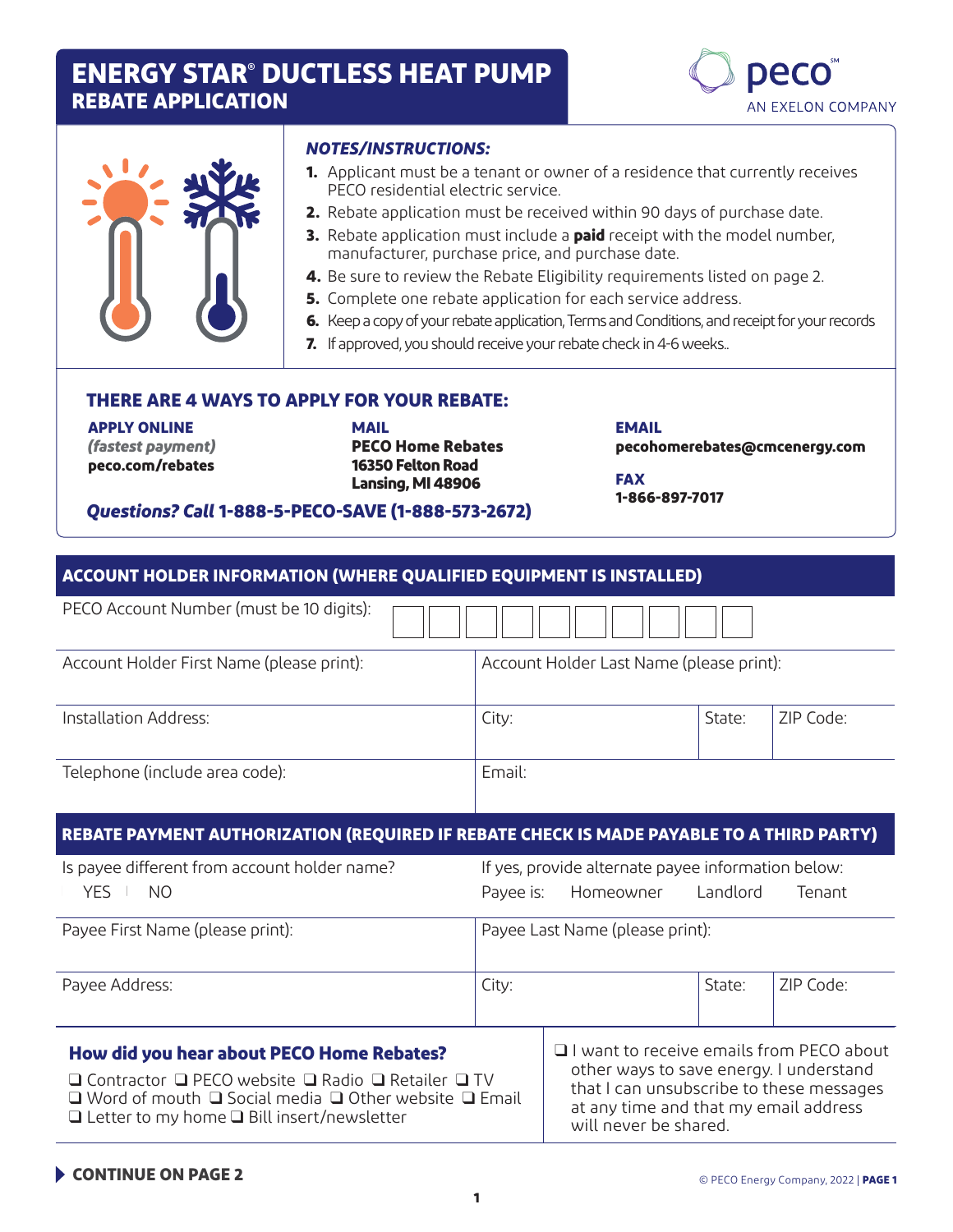#### **REBATE ELIGIBILITY REQUIREMENTS:**

- **1.** All eligibility requirements must be met to qualify.
- **2.** The Ductless Heat Pump system, rated as a whole system, must be ENERGY STAR certified and meet the minimum System Efficiency Requirements noted below.
- **3.** System components are an Outdoor / Condensing Unit and all Indoor Units / Heads. Eligibility is determined by ALL system components. For example, a condenser may have an "up to 15 SEER" rating, but when matched with the indoor units/heads, the system may only reach 14.5 SEER as determined by AHRI. Ask your contractor for more details.
- **4.** Systems are rated by the Air Conditioning Heating & Refrigeration Institute (AHRI) and each system is assigned a unique AHRI Certificate Number.
- **5.** Systems qualify for a rebate when the **SEER** (Seasonal Energy Efficiency Ratio), **EER** (Energy Efficiency Ratio), and **HSPF** (Heating Season Performance Factor) meet or exceed the minimum System Efficiency Requirements of:
	- **SEER**: 15.0
	- **EER**: 12.5
	- **HSPF**: 8.5
- **6.** Eligibility and rebate amount (shown in table below) are determined by the values from your system's AHRI certificate. Some contractors may provide the AHRI number and/or system values to you upon request or they can be looked up on the AHRI website.
- **7.** Additional rebate will not be paid for indoor units installed at a later date than the original system.
- **8.** Qualifying equipment must be new and replace existing heating/cooling system in a residence that currently receives PECO residential electric service.
- **9.** Customers who have chosen an alternate electric supplier are still eligible.
- **10.** New construction is not eligible.
- **11.** The rebate paid will not exceed the purchase and installation price.

#### **CONTRACTOR / RETAILER INFORMATION**

Contractor / Retailer Name:

Address:

City:  $\qquad \qquad \text{2IP Code:} \qquad \qquad$ 

### **PRODUCT INFORMATION**

| <b>PRODUCT</b>               | <b>SYSTEM EFFICIENCY</b><br><b>REQUIREMENTS*</b> | <b>REBATE</b> |
|------------------------------|--------------------------------------------------|---------------|
| <b>ENERGY STAR Certified</b> | 15-17.99 SEER / 12.5+ EER / 8.5+ HSPF            | \$150         |
| <b>Ductless Heat Pump</b>    | 18+ SEER / 12.5+ EER / 8.5+ HSPF                 | \$300         |

## **OUTDOOR / CONDENSING UNIT**

| <b>MANUFACTURER</b> | <b>MODEL NUMBER</b> | <b>AHRI NUMBER</b><br>(IF KNOWN) |
|---------------------|---------------------|----------------------------------|
|                     |                     |                                  |

\*REBATE amount is based on System Efficiency Requirements as rated by AHRI. For details, visit ahridirectory. org. Please make a selection for all 3 questions for each Indoor Unit / Head that is installed.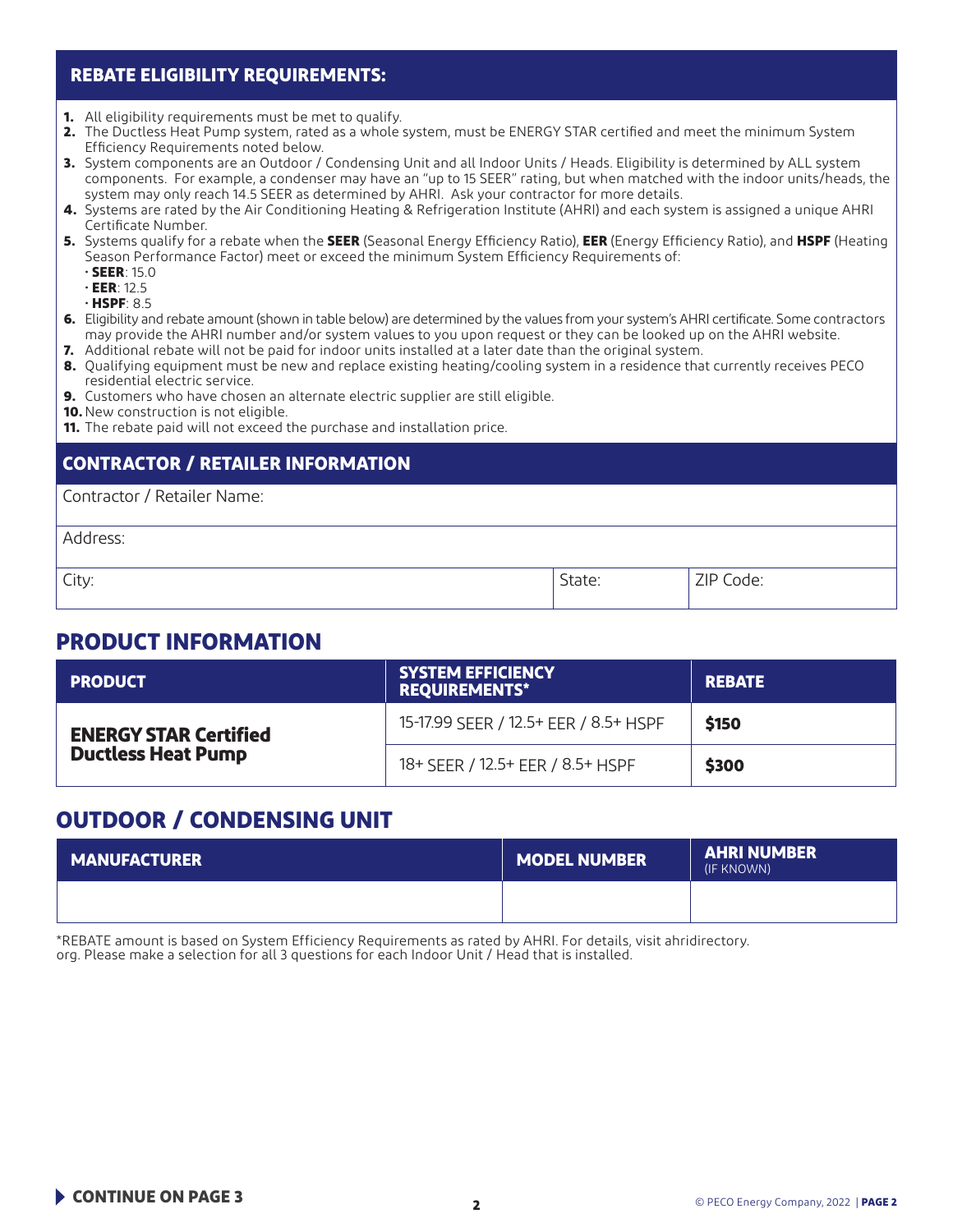# **INDOOR UNIT / HEAD 1**

| <b>Installation Location</b>             | ■ Living/Family Room ■ Kitchen/Dining Areas ■ House Hallway ■ Recreation/Media Room<br>□ Bedroom □ Bathroom □ Storage Room □ Office/Study □ Laundry Room/Mudroom<br>Sunroom/Seasonal Room  |
|------------------------------------------|--------------------------------------------------------------------------------------------------------------------------------------------------------------------------------------------|
| <b>Existing Heating</b><br><b>System</b> | □ Ductless Heat Pump □ Electric Baseboard □ Electric Furnace □ Electric Space Heating<br>Air-Source Heat Pump Non-Electric Heating Fuel (ducted)<br>Non-Electric Heating Fuel (non-ducted) |
| <b>Existing Cooling</b><br><b>System</b> | $\Box$ Ductless Heat Pump $\Box$ Room/Window A/C $\Box$ Central A/C<br>Air-Source Heat Pump                                                                                                |

### **INDOOR UNIT / HEAD 2**

| <b>Installation Location</b>             | $\Box$ Living/Family Room $\Box$ Kitchen/Dining Areas $\Box$ House Hallway $\Box$ Recreation/Media Room<br>□ Bedroom □ Bathroom □ Storage Room □ Office/Study □ Laundry Room/Mudroom<br>Sunroom/Seasonal Room |
|------------------------------------------|---------------------------------------------------------------------------------------------------------------------------------------------------------------------------------------------------------------|
| <b>Existing Heating</b><br><b>System</b> | □ Ductless Heat Pump □ Electric Baseboard □ Electric Furnace □ Electric Space Heating<br>Air-Source Heat Pump Non-Electric Heating Fuel (ducted)<br>$\Box$ Non-Electric Heating Fuel (non-ducted)             |
| <b>Existing Cooling</b><br><b>System</b> | $\Box$ Ductless Heat Pump $\Box$ Room/Window A/C $\Box$ Central A/C<br>Air-Source Heat Pump                                                                                                                   |

### **INDOOR UNIT / HEAD 3**

| <b>Installation Location</b>             | $\Box$ Living/Family Room $\Box$ Kitchen/Dining Areas $\Box$ House Hallway $\Box$ Recreation/Media Room<br>■ Bedroom ■ Bathroom ■ Storage Room ■ Office/Study ■ Laundry Room/Mudroom<br>Sunroom/Seasonal Room |
|------------------------------------------|---------------------------------------------------------------------------------------------------------------------------------------------------------------------------------------------------------------|
| <b>Existing Heating</b><br><b>System</b> | □ Ductless Heat Pump □ Electric Baseboard □ Electric Furnace □ Electric Space Heating<br>Air-Source Heat Pump Non-Electric Heating Fuel (ducted)<br>Non-Electric Heating Fuel (non-ducted)                    |
| <b>Existing Cooling</b><br><b>System</b> | Ductless Heat Pump $\Box$ Room/Window A/C $\Box$ Central A/C<br>Air-Source Heat Pump                                                                                                                          |

For ductless systems with more than 3 indoor units, please print an additional copy of this page to provide required information.

## **SIGNATURE REQUIRED**

I, \_\_\_\_\_\_\_\_\_\_\_\_\_\_\_\_\_\_\_\_\_\_\_\_\_\_\_\_\_\_\_\_\_\_\_\_\_\_\_\_\_\_\_ , certify that I am the PECO customer, or I am authorized by the PECO customer to submit this application, and that the information and dated, paid receipt provided are true and correct, that the product was installed in the service address provided above, and that product meets the requirements of this rebate program. I further certify that the customer has read and understands the terms and conditions and eligibility of this rebate program.

Signature \_\_\_\_\_\_\_\_\_\_\_\_\_\_\_\_\_\_\_\_\_\_\_\_\_\_\_\_\_\_\_\_\_\_\_\_\_\_\_\_\_\_\_\_\_\_\_\_\_\_\_\_\_ Date \_\_\_\_\_\_\_\_\_\_\_\_\_\_\_\_\_\_\_\_\_\_\_\_\_\_\_\_